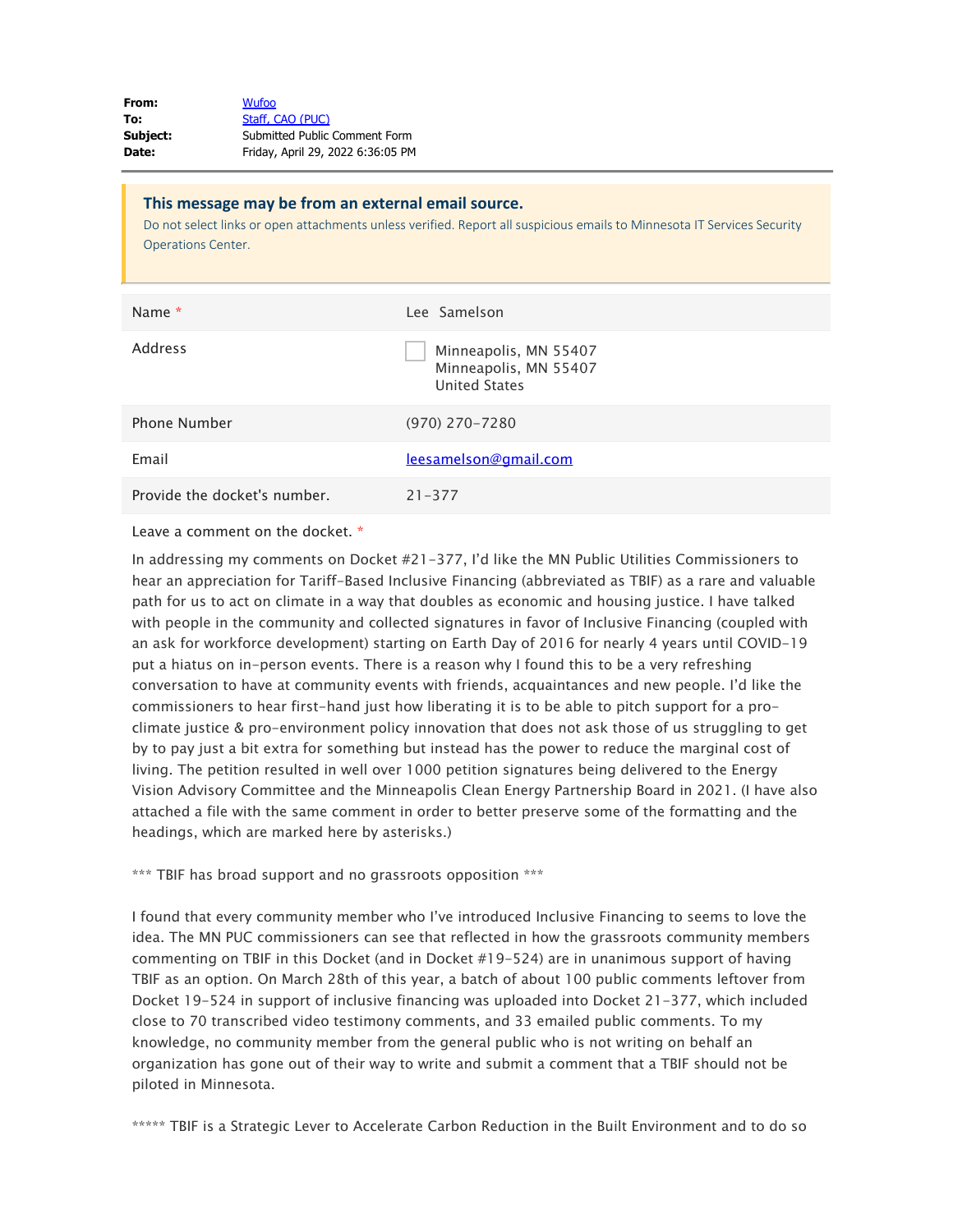with Equity in mind. \*\*\*\*\*

I hope every commenter on this docket, regardless of their position on the TBIF pilot project, can be in consensus that the status quo is not acceptable. Energy efficiency upgrades are only happening at about 0.5% of our building stock per year. At current rates, it would take 200 years to achieve the energy saving goals we need to. The climate emergency won't wait that long, with scientists pointing toward only 9 years from now until the key tipping point from which the systemic transformation needed for decarbonization will need to be accomplished.

Fortunately, we have the capability of doing so much better than our very incremental 1.5% per year energy use reduction below the growth baseline in Minnesota's housing stock. I have long seen TBIF as the key that will unlock exponential progress on carbon reduction from buildings and free us from the ball and chain of incremental progress. Let's also recognize that the bulk of the energy improvements we have seen thus far are being made by upper-income households and large commercial customers. On that point, TBIF would be a strategic lever for bringing more equity into the realm of energy efficiency improvements and making participation in energy-saving solutions more accessible for a greater number.

\*\*\*\*\* Please Consider the Experience of Energy Auditors and how TBIF would solve the main problem they face \*\*\*\*\*

I once worked as part of a 2-year project called Our Power where we knocked on thousands of doors in several Midtown Neighborhoods of South Minneapolis. We inquired about resident's energy burden concerns and coupled it with sharing about easy access action steps and available programs to save energy. These programs included Home Energy Squad and the subsidized income-qualified weatherization. From my experience doing energy efficiency outreach, having an Inclusive Financing option would provide a much-needed hopeful answer for someone feeling trapped in the common dilemma of high energy burden, where those who have the highest immediate incentive to save on their home energy bills have the least amount of access to the means from which to increase energy efficiency. I can also see how having the power to offer TBIF as an available option would make energy auditing a more rewarding career path. I'd like each of the commissioners to envision how emotionally draining it is for the issuer of an energy audit report to have to say "Sorry I am not sure how to help you" in response to a customer who can't pay thousands of dollars up front or take out a loan for the recommended energy improvements, despite the customer fully understanding the equivalent savings potential. Just imagine the sheer amount of public dollars going to subsidize energy audits, to pay for the staff time needed to create the reports, and to pay for the outreach efforts devoted to finding customers for energy audits that are not translating into actual energy savings because of huge up-front cost barriers energy audit recipients are faced with. To hear from an energy auditor who expresses this perspective first-hand, see the comments of Bryn on Docket 19-524 (shown in a transcribed form on page 20 on the document uploaded for Docket 21-377 on March 28th, 2022):

"As somebody who does residential energy audits in their day-to-day work, I think Inclusive Financing will greatly increase access to energy efficiency upgrades for homes. Currently, a lot of the programs that exist aren't very accessible to renters or people of low income and those folks usually have homes with very high energy burden and homes or apartments or buildings that need a lot of energy improvement work. One of my reasonings to go into that kind of work is in December of 2019, the Star Tribune Reported that 73% of the MInneapolis' emissions came from building use. The city also declared a climate crisis or emergency. What is currently being done to incentivize energy efficiency improvements isn't doing enough to meet the current crisis. So I wholeheartedly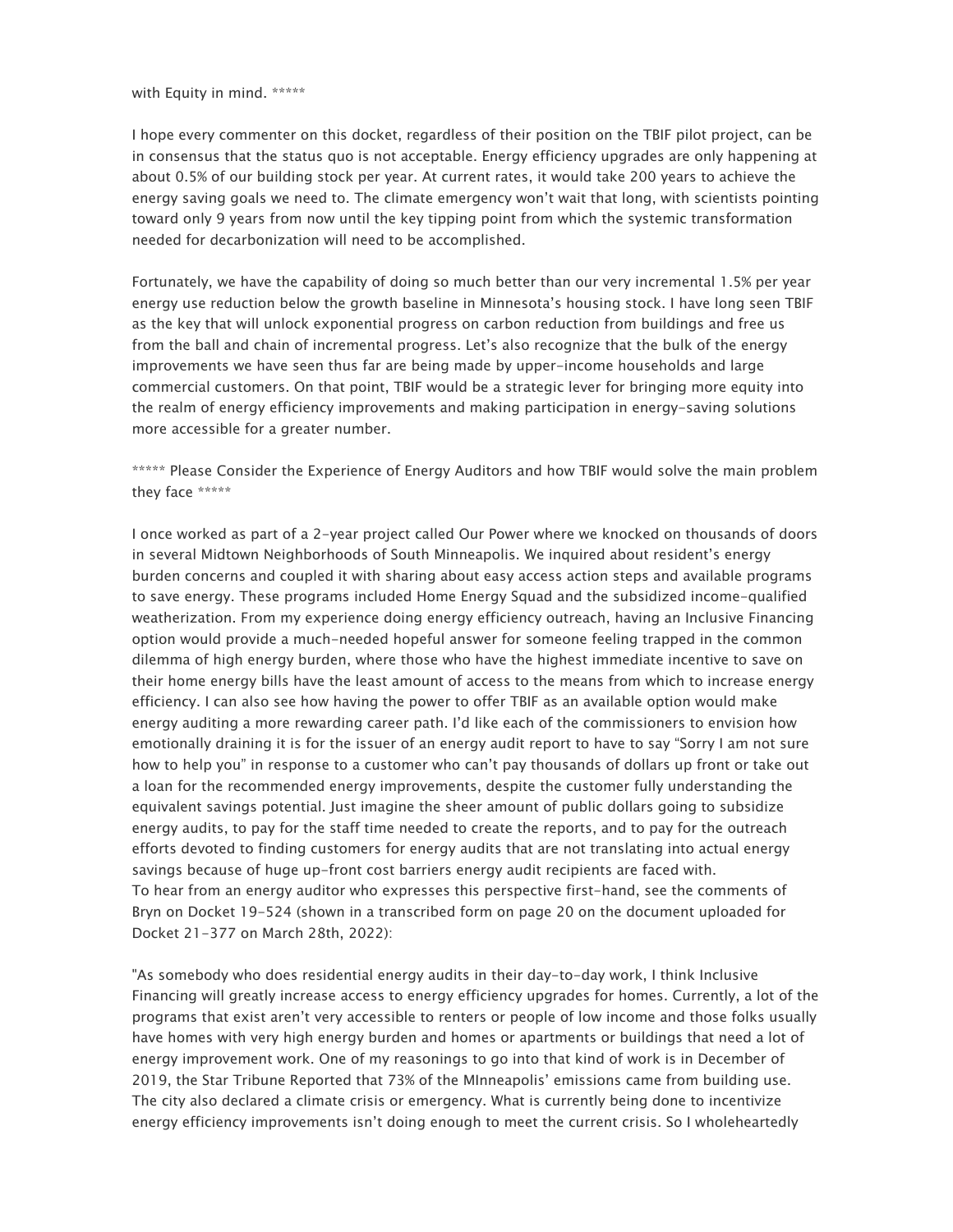support Inclusive Financing."

I have heard statistics that the conventionally available energy audit programs have historically achieved something close to a 5% conversion from energy assessment to implementation of improvement ratio. I have also heard estimations that only 1/4 to 1/5 of Home Energy Squad customers follow through with the recommendations that the energy auditor gives. If the exact number, however it is measured, is anywhere within this range, then that means between 75% to 95% of the energy efficiency resources being identified each year aren't being developed. That is a sure sign of a huge systemic barrier.

Even if energy efficiency outreach organizers deploy the most genuine community engagement techniques to overcome the softer barriers, trying to scale up energy efficiency improvements without having an inclusive financing option is like trying to stay warm in the winter by wearing a jacket without a zipper or buttons. 5 years ago, there was a pilot project in Minneapolis which provides some context for this conclusion regarding making something available to overcome the up-front cost barrier. Here are a couple of the reports from it for the record:

Community Engagement Energy Efficiency Project Pilot Program Report from Neighborhood Hub See Report [https://mplscleanenergypartnership.org/wp-content/uploads/2014/12/FInal-Report-for-](https://gcc02.safelinks.protection.outlook.com/?url=https%3A%2F%2Fmplscleanenergypartnership.org%2Fwp-content%2Fuploads%2F2014%2F12%2FFInal-Report-for-Energy-Efficiency-Pilot-Project.pdf&data=05%7C01%7Cconsumer.puc%40state.mn.us%7Ca15117a69a9c47273c0408da2a38d970%7Ceb14b04624c445198f26b89c2159828c%7C0%7C0%7C637868721651345933%7CUnknown%7CTWFpbGZsb3d8eyJWIjoiMC4wLjAwMDAiLCJQIjoiV2luMzIiLCJBTiI6Ik1haWwiLCJXVCI6Mn0%3D%7C3000%7C%7C%7C&sdata=5aserjXf6xc6TAoigMIgOuRhWJ%2FA22X4Sqa9LavZvWs%3D&reserved=0)[Energy-Efficiency-Pilot-Project.pdf](https://gcc02.safelinks.protection.outlook.com/?url=https%3A%2F%2Fmplscleanenergypartnership.org%2Fwp-content%2Fuploads%2F2014%2F12%2FFInal-Report-for-Energy-Efficiency-Pilot-Project.pdf&data=05%7C01%7Cconsumer.puc%40state.mn.us%7Ca15117a69a9c47273c0408da2a38d970%7Ceb14b04624c445198f26b89c2159828c%7C0%7C0%7C637868721651345933%7CUnknown%7CTWFpbGZsb3d8eyJWIjoiMC4wLjAwMDAiLCJQIjoiV2luMzIiLCJBTiI6Ik1haWwiLCJXVCI6Mn0%3D%7C3000%7C%7C%7C&sdata=5aserjXf6xc6TAoigMIgOuRhWJ%2FA22X4Sqa9LavZvWs%3D&reserved=0)

City of Minneapolis Community Engagement for Energy Efficiency Pilot Project 2016-2017 Final Report November 8, 2017 See Report [https://mplscleanenergypartnership.org/wp](https://gcc02.safelinks.protection.outlook.com/?url=https%3A%2F%2Fmplscleanenergypartnership.org%2Fwp-content%2Fuploads%2F2014%2F12%2F2017-CEP-EE-Pilot-Final-Report-Form_MRC.pdf&data=05%7C01%7Cconsumer.puc%40state.mn.us%7Ca15117a69a9c47273c0408da2a38d970%7Ceb14b04624c445198f26b89c2159828c%7C0%7C0%7C637868721651345933%7CUnknown%7CTWFpbGZsb3d8eyJWIjoiMC4wLjAwMDAiLCJQIjoiV2luMzIiLCJBTiI6Ik1haWwiLCJXVCI6Mn0%3D%7C3000%7C%7C%7C&sdata=BkWdMbhbOkxw%2FvSaLyrijmAO%2BLAp3E0zOtFKvMhzTSs%3D&reserved=0)[content/uploads/2014/12/2017-CEP-EE-Pilot-Final-Report-Form\\_MRC.pdf](https://gcc02.safelinks.protection.outlook.com/?url=https%3A%2F%2Fmplscleanenergypartnership.org%2Fwp-content%2Fuploads%2F2014%2F12%2F2017-CEP-EE-Pilot-Final-Report-Form_MRC.pdf&data=05%7C01%7Cconsumer.puc%40state.mn.us%7Ca15117a69a9c47273c0408da2a38d970%7Ceb14b04624c445198f26b89c2159828c%7C0%7C0%7C637868721651345933%7CUnknown%7CTWFpbGZsb3d8eyJWIjoiMC4wLjAwMDAiLCJQIjoiV2luMzIiLCJBTiI6Ik1haWwiLCJXVCI6Mn0%3D%7C3000%7C%7C%7C&sdata=BkWdMbhbOkxw%2FvSaLyrijmAO%2BLAp3E0zOtFKvMhzTSs%3D&reserved=0)

\*\*\*\*\*\* Polluting Energy Sources have gotten the privilege of tariffed financing- so why shouldn't renewables and energy efficiency? \*\*\*\*\*

As long as energy efficiency remains structured as a significant upfront cost or private debt obligation, the financing will remain the major barrier. Contrast this to the financing of power plant and transmission line infrastructure that Public Utilities Commissions around the nation have approved for decades. For instance, just imagine if Xcel Energy customers had to finance the entire cost of the Monticello Nuclear Plant all up front in just one month's utility bill payment, then there would have been protests in the streets. Tariffed-based financing is not a concept that is new or exotic. When it comes to the infrastructure that has made energy universally available at a reasonable price, utility customers get the privilege of being able to pay it off little by little over a long period of time. Therefore, out of fairness, utility customers should be able to pay for energy efficiency improvement and renewables by using the same tariffed-financing model.

\*\*\*\*\* The Elephant in the room #1- What CenterPoint is proposing differs from the ideal. But please stand firm in modifying the pilot proposal with recommendations that most everyone is in agreement with rather than let years of collaborative work go to waste. \*\*\*\*\*\*

Before I go further with expressing support for the overall concept of TBIF, I must address the big elephant in the room. The March 4th joint reply comments from CEE, ECC and LSAP asserted that the clear comments that many are making are not what CenterPoint is proposing. What is clear is that there is widespread support for Inclusive Financing as it ideally should be, and for the version of it in which so many commenting on 21-377 are asking CenterPoint and/or the Commission to amend its program to follow, which is entirely feasible and within the scope of the docket. No organization can deny those basic realities. In glancing through the various comments on Docket 21-377, I see a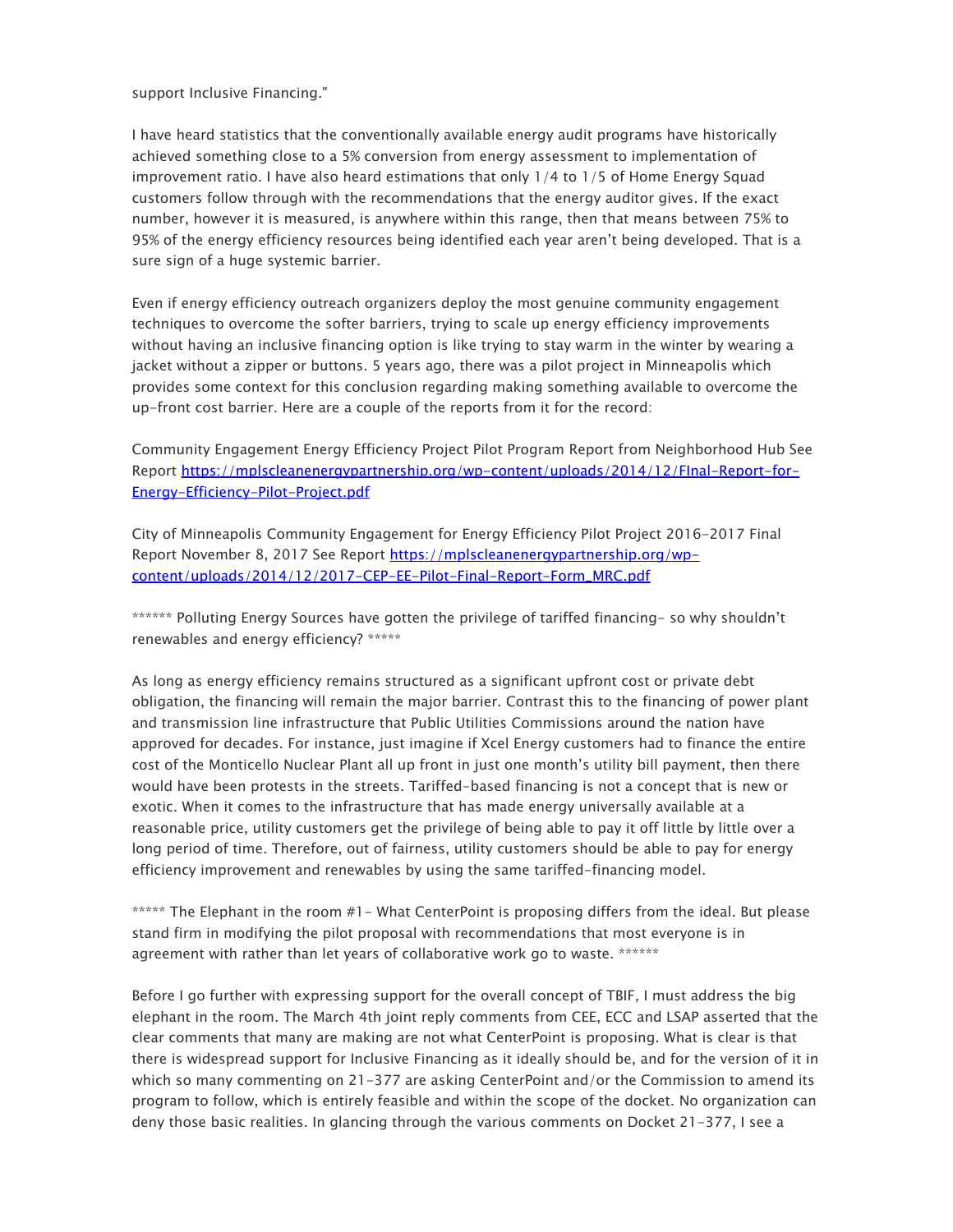growing consensus for the following parts of CenterPoint's proposed TBIF pilot to be changed. The point here is not to for us to do a pilot project for the sake of experimenting with something entirely new, but to do a pilot that reasonably matches the field-tested version of Inclusive Financing has been proven to work well for consumers in other states, notably the Pay-As-You-Save Tm model.

While the more recent April 5th comments from the Energy Access Coalition articulate these in a bit more depth, the following list are some of the main generally agreed upon consensus points for the modifying this CenterPoint's proposal, starting from the smallest ask to the largest ask, and put into my words:

1) CenterPoint should require some form of stakeholder participation in program materials development so that it is well attuned locally.

2) Let's remove a required \$100 copay because the spirit of Inclusive Financing is all about removing upfront cost barriers for participation. Let copays be only optional, if one chooses.

3) Also, let's remove the yearly cap on the program of \$5 million (with the \$15 million overall total is the only cap needed) and revise the pilot period to 12 to 18 months to avoid abrupt stops and starts in program implementation.

4) Let's either remove CenterPoint's requirement that there has to be an 8% rate of return or require them to seek a lower-cost third-party capital (e.g. impact investment, federal dollars, foundation). This point is worth elaborating upon because demanding an 8% rate of return gives the impression to observers that this proposed pilot carries a far greater risk than the company is actually taking. If applied would inflate the cost of the program far beyond from where it needs to be.

Many local banks and independent finance institutions have shown willingness to finance aggregated pools for Inclusive Financing, which has dramatically less risk and transaction cost than personal loans. It is possible to back-stop this capital with city or foundation resources to guarantee repayment in the unlikely case of default, and that will make interest rates even lower. In fact, the original plan CenterPoint seemed to prefer was to not use utility capital as if it were a bank. But then, in late August of 2020, CenterPoint officials took Minneapolis City officials into settlement meetings. Then they bargained the City into a stipulation agreement where CenterPoint rather surprisingly insisted upon using utility capital with higher interest rather than the sources the City was working to arrange or had been discussed in the stakeholder or open-to-the-public Clean Energy Partnership meetings that I've witnessed myself. Let this be a lesson that conducting a settlement process in a way that is shielded from PUC oversight as something unwise, since this resulted in a stimulation which the MN PUC eventually rejected. Given how the MN PUC gave instruction for CenterPoint to go back to the drawing board and come up with a better proposal, CenterPoint initiating this settlement very likely created a lost opportunity where we might have already had a pilot project underway had CenterPoint been willing to stick to the original plan in #19-524.

On March 3rd, CenterPoint entered a six-week extension request, followed by a 4-week extension on April 14th into the docket to review and collaboratively consider the number and complexity of comments and concerns raised during the comment period. This hints that the company is open to making changes that the city, The Department of Commerce, and so many additional commenters have been asking for which are likely in line with what the MN PUC would also prefer.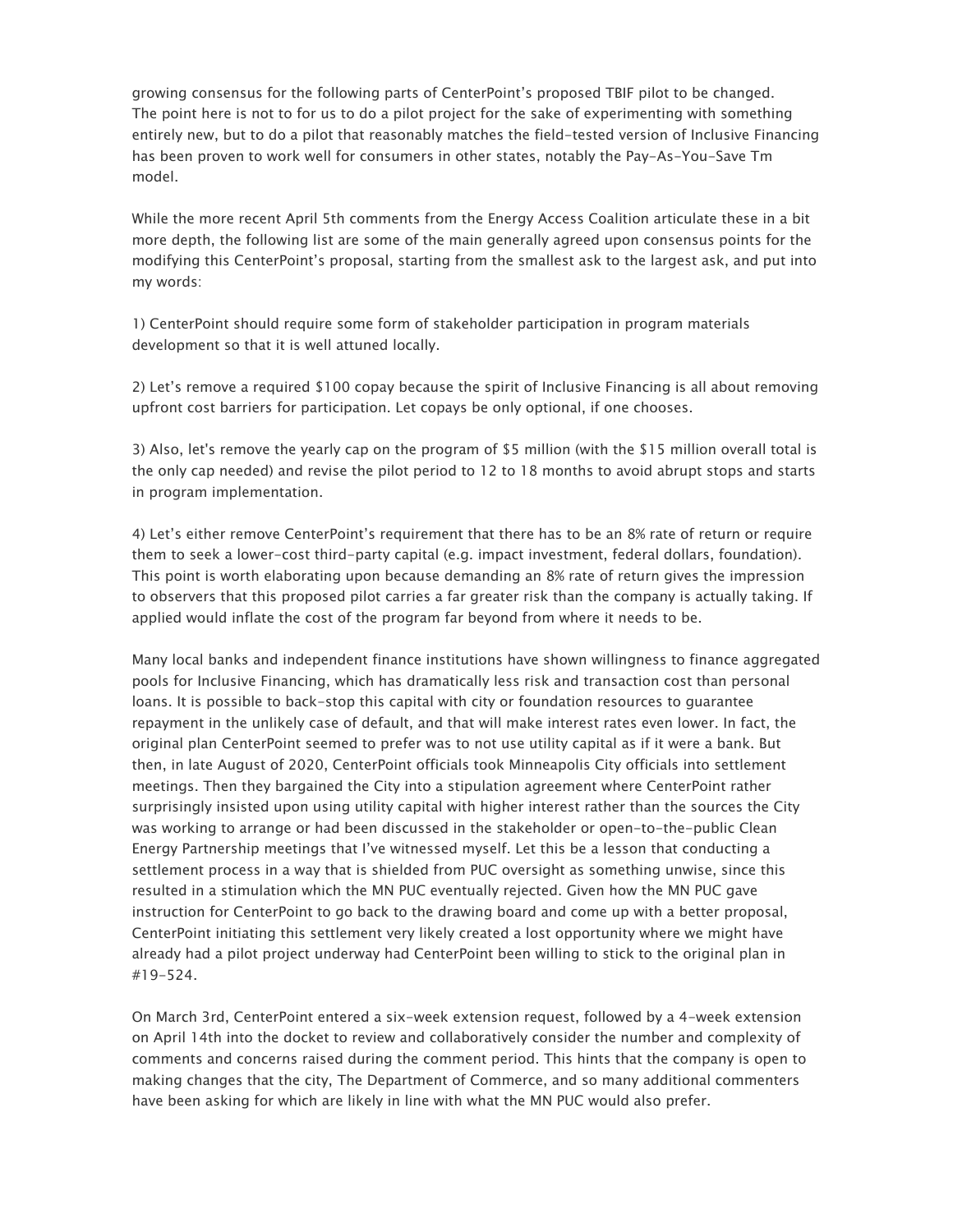I'd recommend the MN PUC approve a TBIF pilot that takes these requests for improvements into account rather than using these caveats as a justification to not approve any TBIF pilot whatsoever. If the MN PUC chooses the other path and abides by what CEE, ECC and LSAP are asking for in their joint letter, then that would be a unilateral reversal and rejection of over 5 years of foundation resources, hundreds of hours of staff time, countless community input stakeholder sessions (with intentional efforts to be responsive to community advocates) and a rigorous expert study that all led up to this TBIF pilot proposal. Even as recently as the April 26th Minneapolis Clean Energy Partnership Board meeting, city staff indicated they are still meeting with officials from CenterPoint Energy multiple times per week regarding this proposed TBIF pilot. Please consider the staff have invested years of careful evaluation, study and organizing for TBIF to get this in front of the MN PUC. If CenterPoint would rather give up on offering a TBIF pilot than give in on sticking points which proactive commenters keep bringing up (like the 8% rate of return, the \$100 copay, the yearly cap in reference to the 3-year time period), then the company would be betraying what they had promised in the space of the Minneapolis Clean Energy Partnership, a promise which I recall was documented in one of the recent comments submitted.

Remember, this is only a pilot. Good ideas deserve a chance to succeed.

Because this is a pilot project that a city and a utility are proposing together through their clean energy partnership, that makes the reason for its approval, and giving both parties a chance to test it out, particularly strong. The city and the utility want to creatively address an issue that we all collectively agree is a problem, which is that lower and moderate-income customers cannot get the same kind of energy efficiency services that market rate folks can. Let's get to the substance of actually delivering services for people who need them rather than endlessly hypothesizing as to whether or not one multiple scenarios for energy savings under TBIF are possible, which is what many stakeholders have proactively done for several years. This has already gone through an extensive stakeholder feasibility study with a broad array of groups detailed in this link here: [http://energytransition.umn.edu/projects/inclusive-finance-for-residential-efficiency/](https://gcc02.safelinks.protection.outlook.com/?url=http%3A%2F%2Fenergytransition.umn.edu%2Fprojects%2Finclusive-finance-for-residential-efficiency%2F&data=05%7C01%7Cconsumer.puc%40state.mn.us%7Ca15117a69a9c47273c0408da2a38d970%7Ceb14b04624c445198f26b89c2159828c%7C0%7C0%7C637868721651345933%7CUnknown%7CTWFpbGZsb3d8eyJWIjoiMC4wLjAwMDAiLCJQIjoiV2luMzIiLCJBTiI6Ik1haWwiLCJXVCI6Mn0%3D%7C3000%7C%7C%7C&sdata=07W50Su4zVN3maFMFbzU%2FIANLIhzPzv0DZvuHE7FsXk%3D&reserved=0)

Remember, that is the point of a pilot project- to give a good idea a chance and an opportunity to demonstrate that it works.

If someone wants to categorically dismiss all the success stories that TBIF has had in other states as irrelevant to Minnesota because we have a different climate or building stock here, then that only makes the case for piloting TBIF in Minnesota even stronger, not weaker. Simply pointing out that Minnesota differences with the states where TBIF has been successful in, is not a valid argument from which to jump to a conclusion that TBIF should therefore not be piloted here.

Such an argument is like hearing from an entrenched climate change doubter who keeps repeating claims of that there is huge scientific uncertainty as a justification to oppose a proposed set of climate policy actions. Claiming uncertainty in that case is a double-edged coin where it is possible that climate change impacts will be more severe than peer-reviewed scientists predict. But this tactic of using uncertainty as a crutch only implies a possibility where the impacts are less severe than peer-reviewed scientists assert. Likewise, there is a chance that TBIF could work even better in Minnesota than in other states where it has been tried.

\*\*\*\*\*\* TBIF is arguably essential for our ability to meet Minneapolis' upcoming Carbon Reduction goals. \*\*\*\*\*\*

I attended the April 26th, 2022, Minneapolis Clean Energy Partnership board meeting out of curiosity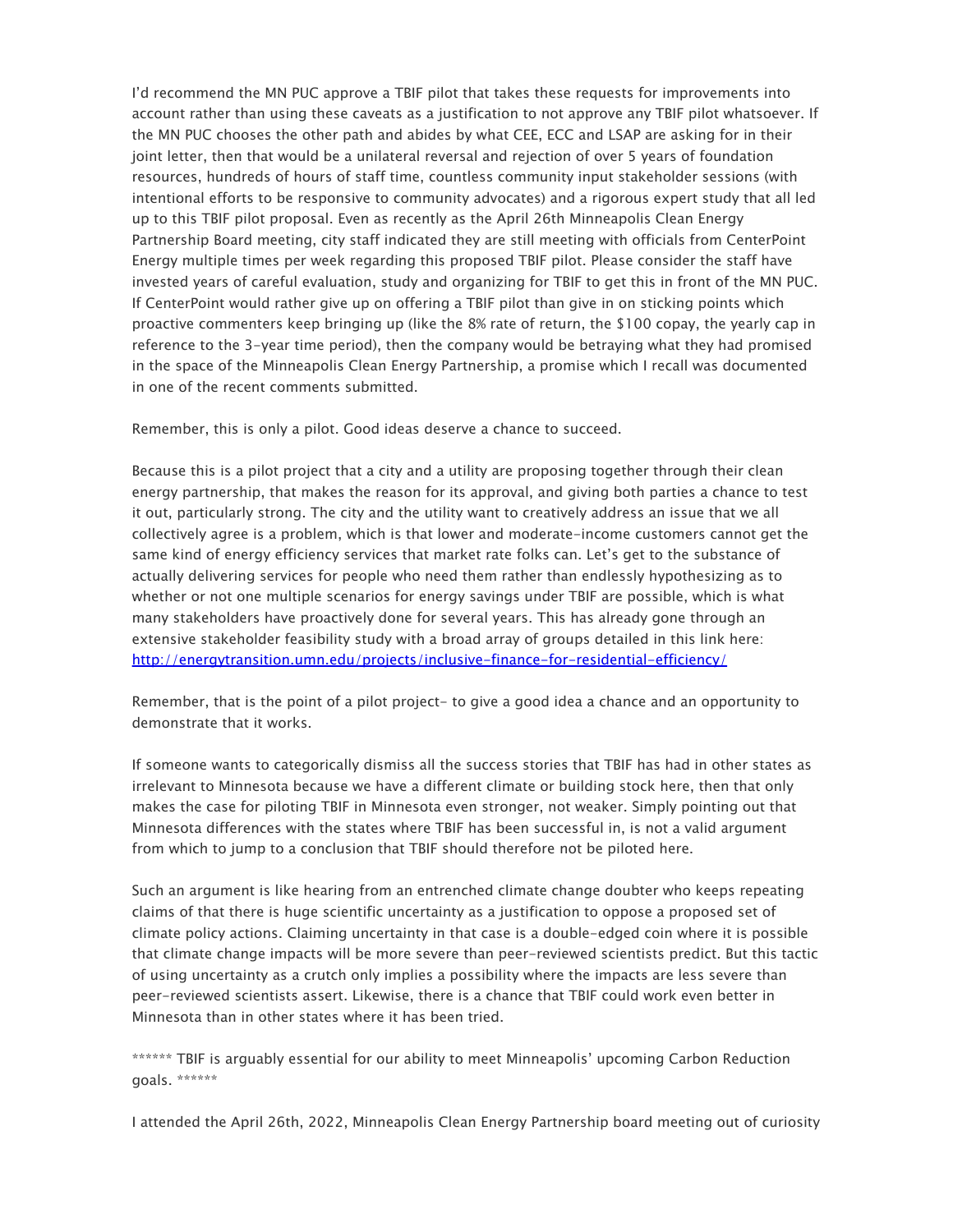to hear first-hand updates on TBIF. I followed along in the meeting presentations' slideshow at this link here: [https://mplscleanenergypartnership.org/wp-content/uploads/2022/04/2022-Q1-Board-](https://gcc02.safelinks.protection.outlook.com/?url=https%3A%2F%2Fmplscleanenergypartnership.org%2Fwp-content%2Fuploads%2F2022%2F04%2F2022-Q1-Board-Meeting-Presentation.pdf&data=05%7C01%7Cconsumer.puc%40state.mn.us%7Ca15117a69a9c47273c0408da2a38d970%7Ceb14b04624c445198f26b89c2159828c%7C0%7C0%7C637868721651502161%7CUnknown%7CTWFpbGZsb3d8eyJWIjoiMC4wLjAwMDAiLCJQIjoiV2luMzIiLCJBTiI6Ik1haWwiLCJXVCI6Mn0%3D%7C3000%7C%7C%7C&sdata=I0NkwQd1boLXvigumSgTi6AiReBawebOQL5gZkxsj%2FM%3D&reserved=0)[Meeting-Presentation.pdf](https://gcc02.safelinks.protection.outlook.com/?url=https%3A%2F%2Fmplscleanenergypartnership.org%2Fwp-content%2Fuploads%2F2022%2F04%2F2022-Q1-Board-Meeting-Presentation.pdf&data=05%7C01%7Cconsumer.puc%40state.mn.us%7Ca15117a69a9c47273c0408da2a38d970%7Ceb14b04624c445198f26b89c2159828c%7C0%7C0%7C637868721651502161%7CUnknown%7CTWFpbGZsb3d8eyJWIjoiMC4wLjAwMDAiLCJQIjoiV2luMzIiLCJBTiI6Ik1haWwiLCJXVCI6Mn0%3D%7C3000%7C%7C%7C&sdata=I0NkwQd1boLXvigumSgTi6AiReBawebOQL5gZkxsj%2FM%3D&reserved=0)

It showed how the city will replace the old goals set by the 2013 Climate Action Plan with a new science-based, fair share trajectory to net-zero in 2050 which the EVAC and CEAC advisory boards unanimously supported. These new emission reduction goals that were established by Mayor Frey pledging in Oct 2021 through the Race to Zero campaign leading up to COP26 in Glasgow for an equitable carbon budget to do our share in limiting Global Warming to 1.5 Celsius. As you can see on page 6 of the slideshow, the new science based, fair share trajectory to Net-Zero goals looks like an S-Curve and requires a much greater need for emissions reductions sooner for the 2025-2050 time period. The slideshow on page 7 includes the carbon budget that we as a city could equitably emit between now and 2050 to do our share. If we emit at 2019 levels, we will run out of our carbon budget by 2029. The current slight increase in decarbonization rates will only bring that date out to 2030.

The extent to which we need to vastly accelerate our work in the 2020's means all options must be on the table, including TBIF. Business as usual will not get us to Net Zero primarily because emission from "natural" gas use continues to go up.

It is very hard to imagine the Minneapolis Clean Energy Partnership's stated priority of "Deep Energy Efficiency with Community Benefits" (which is one among three) coming to fruition if we do not have inclusive tools to access the capital needed to do the pollution and cost-reducing upgrades. The speed in which the transition happens really matters.

\*\*\*\*\*\*\* The Elephant in the Room #2: The biggest consumer protection of all is our ability to be resilient to long term energy price hikes, which TBIF provides. Please keep the big picture in mind! \*\*\*\*\*\*

The other big elephant in the room, so to speak, is the assertion that energy prices (particularly in reference to gas heat rather than electric heat) have been too cheap for most Inclusive Financing projects to result in savings on day one.

We have to accept that CenterPoint Energy sells a product that is price volatile and that the company does not always manage that risk very well. A case in point is that the company is wanting households to pay an extra \$300 or so for the February 2021 gas price spike.

My main concern though, is with long-term price hikes rather than short-term price spikes. Fossil gas will get more expensive when it gets scarce, whenever that time inevitably comes, which we need to prepare for in advance rather than operate as if it is some infinite self-renewing resource. Fracked gas wells tend to reach peak production much quicker than oil wells. The extraction rates for fracked gas looks more like a cliff, falling off very quickly in comparison to the bell-shaped curve we see with oil wells. Unless we initiate a Herculean effort to electrify gas end-uses in buildings, a prolonged gas dependency will inevitably lead to a supply crunch-based price spike.

The company who has not demonstrated the best of intentions in this regard:

• CenterPoint has taken credit for helping pass legislation to prevent gas bans [https://www.energyandpolicy.org/centerpoint-energy-net-zero-pledge/.](https://gcc02.safelinks.protection.outlook.com/?url=https%3A%2F%2Fwww.energyandpolicy.org%2Fcenterpoint-energy-net-zero-pledge%2F&data=05%7C01%7Cconsumer.puc%40state.mn.us%7Ca15117a69a9c47273c0408da2a38d970%7Ceb14b04624c445198f26b89c2159828c%7C0%7C0%7C637868721651502161%7CUnknown%7CTWFpbGZsb3d8eyJWIjoiMC4wLjAwMDAiLCJQIjoiV2luMzIiLCJBTiI6Ik1haWwiLCJXVCI6Mn0%3D%7C3000%7C%7C%7C&sdata=xSJ2g99vkqzIHE6MWWwErkWes6xbyf%2FUZCP8AIffUZQ%3D&reserved=0)

• In every state with CenterPoint operations other than Minnesota, legislators have recently passed laws prohibiting municipalities from banning new gas hookups.

[https://www.npr.org/2021/02/22/967439914/as-cities-grapple-with-climate-change-gas](https://gcc02.safelinks.protection.outlook.com/?url=https%3A%2F%2Fwww.npr.org%2F2021%2F02%2F22%2F967439914%2Fas-cities-grapple-with-climate-change-gas-utilities-fight-to-stay-in-business.&data=05%7C01%7Cconsumer.puc%40state.mn.us%7Ca15117a69a9c47273c0408da2a38d970%7Ceb14b04624c445198f26b89c2159828c%7C0%7C0%7C637868721651502161%7CUnknown%7CTWFpbGZsb3d8eyJWIjoiMC4wLjAwMDAiLCJQIjoiV2luMzIiLCJBTiI6Ik1haWwiLCJXVCI6Mn0%3D%7C3000%7C%7C%7C&sdata=WRCjBy7DWKoNh2NNbRrxyudt0MMa9ztBJKI0amEVG%2BI%3D&reserved=0)[utilities-fight-to-stay-in-business.](https://gcc02.safelinks.protection.outlook.com/?url=https%3A%2F%2Fwww.npr.org%2F2021%2F02%2F22%2F967439914%2Fas-cities-grapple-with-climate-change-gas-utilities-fight-to-stay-in-business.&data=05%7C01%7Cconsumer.puc%40state.mn.us%7Ca15117a69a9c47273c0408da2a38d970%7Ceb14b04624c445198f26b89c2159828c%7C0%7C0%7C637868721651502161%7CUnknown%7CTWFpbGZsb3d8eyJWIjoiMC4wLjAwMDAiLCJQIjoiV2luMzIiLCJBTiI6Ik1haWwiLCJXVCI6Mn0%3D%7C3000%7C%7C%7C&sdata=WRCjBy7DWKoNh2NNbRrxyudt0MMa9ztBJKI0amEVG%2BI%3D&reserved=0)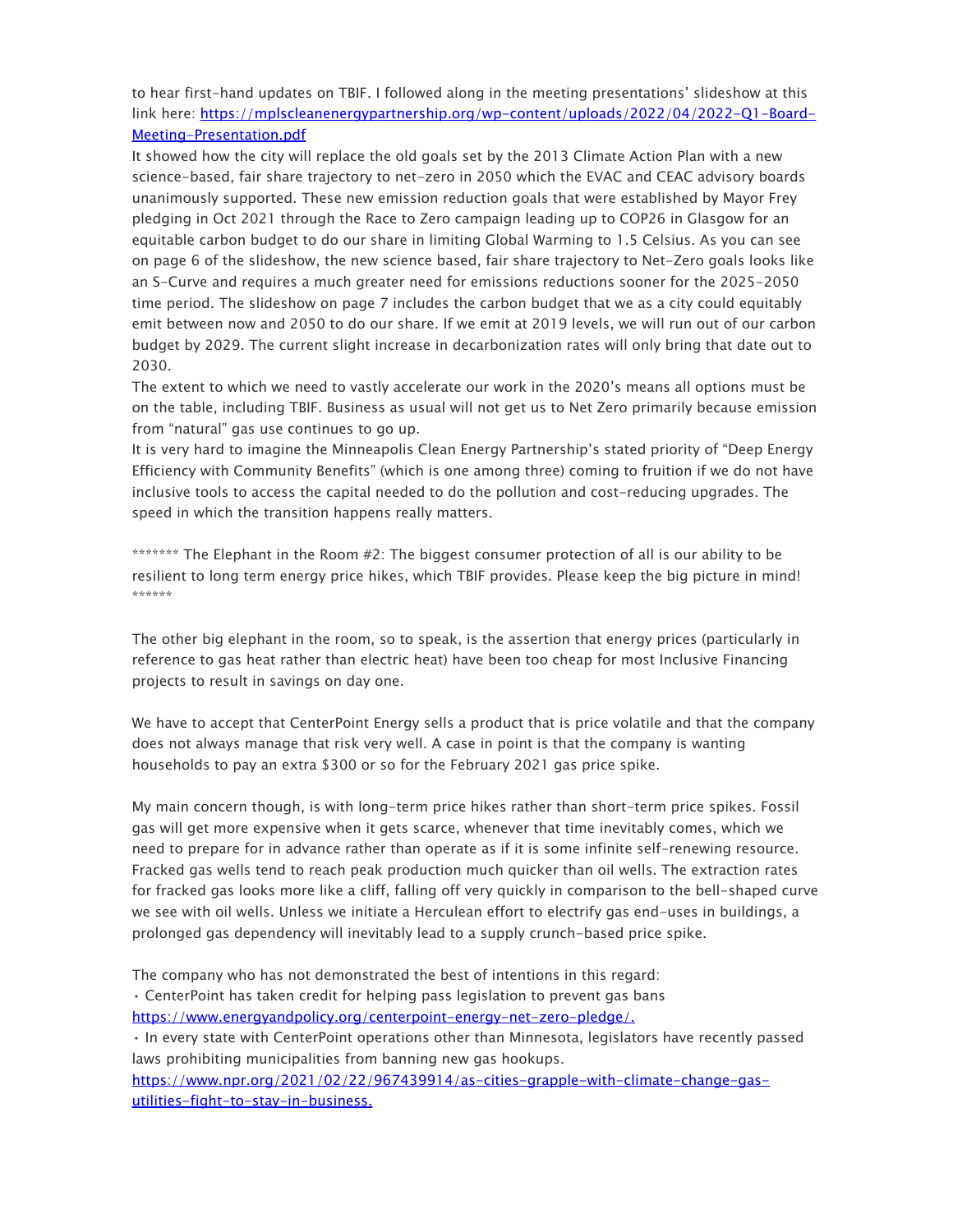In the Minneapolis Clean Energy Partnership space, CenterPoint has shared about a renewable gas proposal which sounds intriguing, but it will take a technological miracle for it to become economical at scale, and to their credit, a more recent green hydrogen proposal.

A number of organizational commenters who express consumer protection concerns over the TBIF Pilot do not seem to consider this biggest consumer protection risk of all- which is being locked into a dependency on a finite resource which CenterPoint as whole is largely complicit in prolonging.

When fossil methane "natural" gas inevitably gets more expensive, far more people who are financially hard-pressed will suddenly become frantic to make energy saving improvements to be able to get by. Inclusive Financing is a way to institutionalize the provision of energy services in a way that would allow market forces to drive energy savings. If we can overcome the up-front cost barrier, then the pent-up market demand for energy efficiency services can be realized. Any increases in market demand for energy efficiency services won't be able to be realized because the usual up-front cost and minimum credit score barriers are still in place.

On that note, the cost of "natural" gas is now almost as high as the inflated gas scenario that the analysis looked at in 2019. The high gas price scenario that CEE uses, where a lot more TBIF projects actually pencil, was set at \$10.50 per dekatherm. The recent price is \$9.60 a dekatherm and that does not include the gas price spike from last year which the PUC still has yet to rule on.

We need our energy utilities to have the capability to do TBIF already in place when the long-term inevitable long-term energy price hike comes, regardless of whether or not most TBIF scenarios pencil right at a current given moment. The MN PUC or some equivalent entity needs to require utilities to update their billing software so that they have on-bill repayment capability to be prepared for when that time comes. To use the PUC terminology, it is "reasonable and prudent" to plan in advance rather than be taken by surprise.

I have to ask all the stakeholders involved to not lose track of the big picture. The Minnesota Department of Commerce, Division of Energy Resources and Legal Services Advocacy Project claim that the proposed pilot lacks adequate consumer protections while the Office of the Attorney General – Residential Utilities Division ("OAG") echoes that but actually offers some proactive recommendations. But so many of the consumer protection concerns which other commenters claim to have in this pilot project are solvable and already embedded in the field-tested version of TBIF. On the other hand, running up against both the physical laws of thermodynamics combined with economic laws of supply and demand are not so easily solvable by comparison.

\*\*\*\*\* TBIF can be combined with rebates- It is not an either-or zero-sum game between the two. \*\*\*\*\*

Rebates can work together with TBIF. It is an illogical argument to conclude that TBIF should not be allowed because rebates can help cover incremental cost. When I heard spokespeople from Xcel and/ or CenterPoint make energy efficiency program stump speeches at convention halls, they mentioned far too many different varieties of rebates than an average person could keep track of. It is what they are used to offering. Rebates without a TBIF option is the antithesis of overcoming the up-front cost barrier because you have to pay up front to access the rebate.

The video Comments from Patty on Docket 19-524 (shown in a transcribed form on page 15 on the document uploaded for Docket 21-377 on March 28th, 2022) cite her mother's household as someone could have benefitted from an Inclusive Financing option in this specific instance: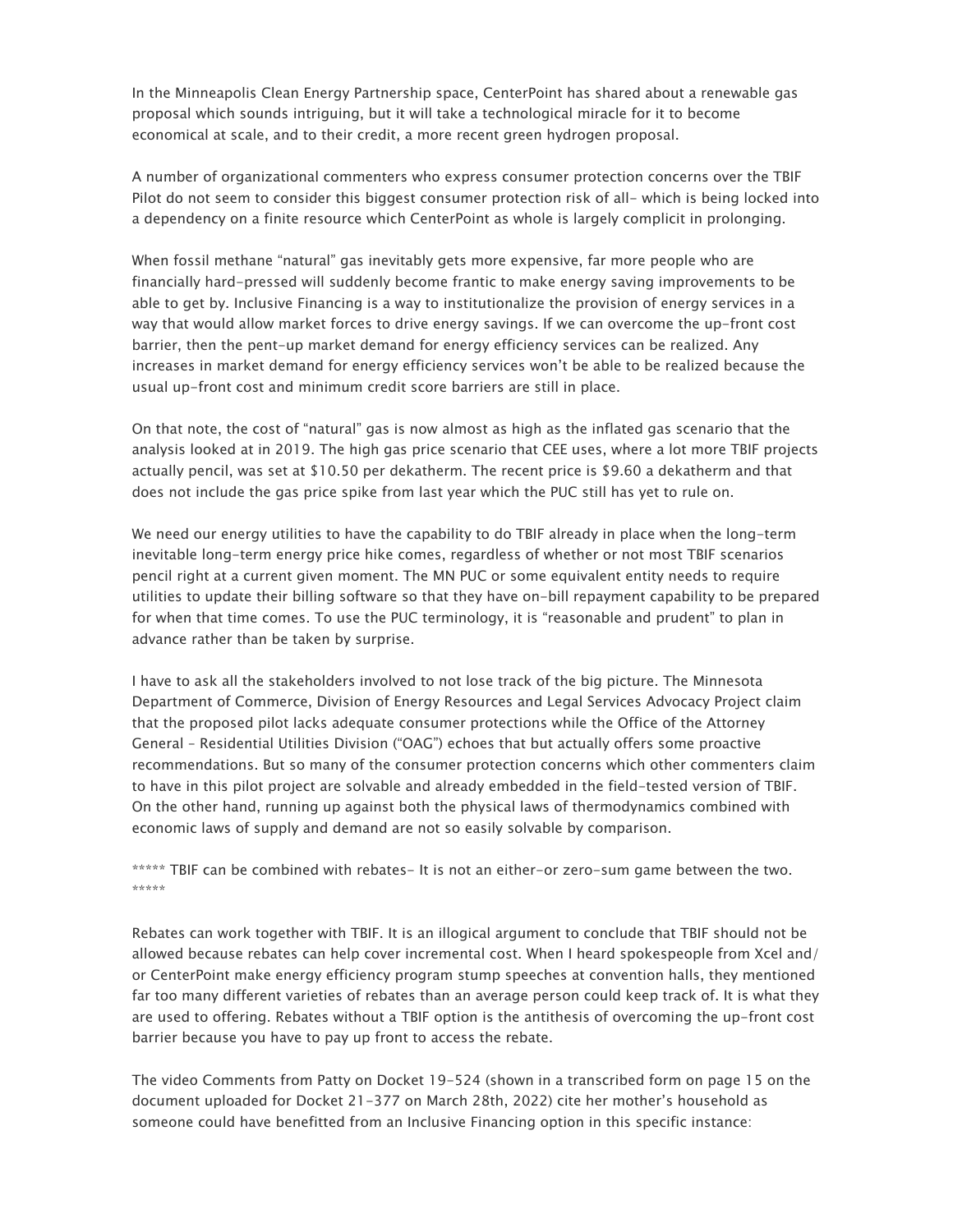"My mom, for example, is someone who would benefit from Inclusive Financing. She is low income but isn't eligible for energy assistance. …Her furnace went out last year and I sat down with her to look at the replacements, and she said she wished she could get a more efficient one but just could not afford it and felt guilt around that. So up-front costs, credit scores, additional debt and the fear of taking out more loans are real things that stop people from being more efficient and participating in clean energy."

\*\*\*\*\* TBIF can resolve the split incentive between renters and landlords \*\*\*\*\*\*

I'd like each of the Public Utilities commissions to try to see things from the perspective of a highenergy burden renter who is living in drafty housing with so much preventable energy waste. The cold makes it very difficult to be able to sleep which in turn makes it hard to be in good health or function well for work or school. Very likely, the renters are unable to get relief from energy burden due to a split incentive with the landlord who has the control to make energy improvements but no motivation to do so because they don't pay the energy bills or live there. This dilemma can cause very real hardship and result in evictions. It is very well illustrated by the video Comments from Edward on Docket 19-524 (shown in a transcribed form on page 18 on the document uploaded for Docket 21-377 on March 28th, 2022).

"I rent from a large property management company which I have had to call the City on multiple times because of their unwillingness to address serious maintenance and code issues. My unit is in one of the city's typical poorly insulated wooden A-frames, which I have heard described as stiff tents by a home renovation contractor I used to work for. It does not retain heat. There are drafts from the windows and doors in every room and even from kitchen fixtures. Cold wind literally blows into my apartment through doors and cabinets. I know from talking to my friends, family and neighbors that my situation is not unique. I'm in a sizable group of low-income renters that have zero control over the energy efficiency of my home and zero option to address the issue directly. The landlord won't do it and I can't pay the up-front costs associated with current rebate and loan programs for improvements, even if I qualified for them as a renter, which I don't. Inclusive Financing has seen success in a growing number of energy markets nationwide. It seems the only thing stopping us from trying it in Minneapolis is the greed of our investor-owned utilities. To them, it is all the better that customers like me are paying out the nose to heat the outside every winter."

Ironically, at the same time I was doing outreach for Our Power, I had a first-hand encounter with the split incentive living in a rental house with an outdated furnace owned by a landlord who lived elsewhere (which I referenced in my written comments submitted on the same document). This resulted in high heating bills, despite my efforts to conserve, of which I had to pay the vast majority of since my fellow housemates could not. And this was during a famously mild winter. Inclusive financing is the key to unlocking that split incentive. The media headlines may be dominated by a handful of notorious slumlords who can't be bothered to care, so the argument I make is not likely to apply to them - further action from the OAG, tenant organizers, and cities are urgently needed there. But there are many other landlords who want to do the right thing but are constrained by the same upfront cost or lack of credit barriers to access. Having an Inclusive Financing option has been proven to make the greater majority of landlords more willing and able to make these win-win cost-saving, home health and comfort-increasing investments. When given a chance, Inclusive Financing has seen huge successes with a 100% opt-in from landlords, with a 10 fold increase in community-wide investment in energy efficiency as detailed in this report: [https://www.eetility.com/single-post/with-no-upfront-costs-this-innovative-financing-tool](https://gcc02.safelinks.protection.outlook.com/?url=https%3A%2F%2Fwww.eetility.com%2Fsingle-post%2Fwith-no-upfront-costs-this-innovative-financing-tool-makes-energy-efficiency-affordable-to-all&data=05%7C01%7Cconsumer.puc%40state.mn.us%7Ca15117a69a9c47273c0408da2a38d970%7Ceb14b04624c445198f26b89c2159828c%7C0%7C0%7C637868721651502161%7CUnknown%7CTWFpbGZsb3d8eyJWIjoiMC4wLjAwMDAiLCJQIjoiV2luMzIiLCJBTiI6Ik1haWwiLCJXVCI6Mn0%3D%7C3000%7C%7C%7C&sdata=ol%2BJJIfbfSqZCHIP7yyhQSEupsGQkr2CHY5yZGZzzJ4%3D&reserved=0)[makes-energy-efficiency-affordable-to-all](https://gcc02.safelinks.protection.outlook.com/?url=https%3A%2F%2Fwww.eetility.com%2Fsingle-post%2Fwith-no-upfront-costs-this-innovative-financing-tool-makes-energy-efficiency-affordable-to-all&data=05%7C01%7Cconsumer.puc%40state.mn.us%7Ca15117a69a9c47273c0408da2a38d970%7Ceb14b04624c445198f26b89c2159828c%7C0%7C0%7C637868721651502161%7CUnknown%7CTWFpbGZsb3d8eyJWIjoiMC4wLjAwMDAiLCJQIjoiV2luMzIiLCJBTiI6Ik1haWwiLCJXVCI6Mn0%3D%7C3000%7C%7C%7C&sdata=ol%2BJJIfbfSqZCHIP7yyhQSEupsGQkr2CHY5yZGZzzJ4%3D&reserved=0)

When the cash reserves of landlords are limited, the money that landlords keep on hand is usually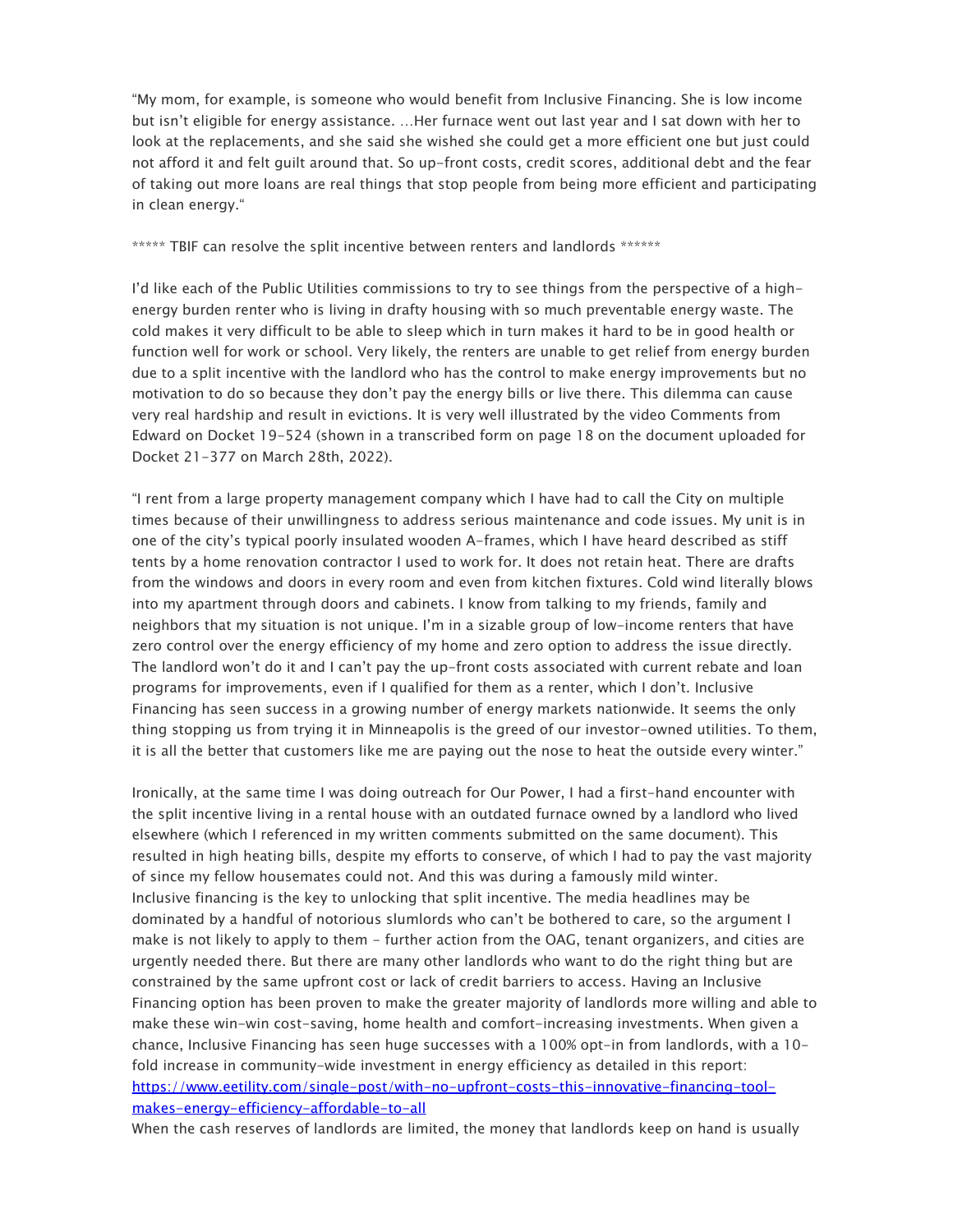saved in case of more urgent maintenance (roof, plumbing, lead abatement, etc.) matters, rather than for making energy improvements to reduce a monthly bill. Renters, homeowners, and landlords should be able to access cost-saving energy efficiency improvements which improve the comfort, health and safety of their otherwise drafty homes without huge upfront costs, loans or liens, credit checks or income qualifications.

\*\*\*\* TBIF can be combined with WAP and other forms of Energy Assistance. It is not an either-or Zero-Sum game between the two. \*\*\*\*\*

Commenters who do not want the TBIF pilot to be given a chance suggest recent developments in relieving the income qualifications from accessing energy assistance and or LI-CIP could achieve the same desired results. But the MN PUC should not be swayed by arguments that depict TBIF as something mutually exclusive with energy assistance/ subsidized weatherization.

The simple fact that grant-based options for energy efficiency improvements exist is no justification to completely rule out TBIF as a need. In fact, Energy Assistance works with TBIF. Low-Income Conservation programs that remove an energy bill should be within the pool of options, and so should TBIF.

The no-cost options for energy efficiency are vitally important but they are chronically underfunded and come with restrictions that can get politicized from the federal level depending upon who is in charge. Since 2005, only 9% of eligible Minnesotans received help from the Weatherization Assistance Program or "WAP." At the current rate (given that >500,000 households are eligible for assistance) it would take  $\sim$  300 years to get just those qualified served. Furthermore, if a landlord wants to do the right thing and to get energy assistance for their tenants, 50% of the tenants must individually qualify if it is a 1–4-unit building, and 66% must qualify if it is a 5+ unit building. It is worth noting that single family homes and 1–4-unit housing customers in the Minneapolis Green Zones (and perhaps additional areas of concentrated poverty) are now automatically eligible for Low-Income Rental Efficiency ("LIRE") and Low-Income Weatherization. However, removing these eligibility qualifications still does not get rid of the underlying split incentive problem. The April 6th, 2022 comments on this docket from the Energy Learning Cohort explain this more thoroughly.

Another reason why trying to pit Energy Assistance and TBIF is unnecessary is because the main potential problem between the two is an easily solvable one. Anyone who is doing outreach for the TBIF pilot program can make residents aware of the state, federal, and utility-specific assistance programs that have no direct costs for weatherization (e.g. Weatherization Assistance Program or other income-eligible programs like Low-Income Conservation Improvement Programs). If the household does qualify based on their income, they should be perfectly free to choose what fits their needs best. Utility customers who are eligible for free energy efficiency programs through CIP should be directed there by the pilot project. But that is still not a reason to bar anyone and everyone from even having TBIF as an option. This is a very solvable problem, and the pilot project can make an intentional effort to address the concern that people who are now automatically eligible for lowincome CIP programs will inadvertently enroll in TBIF.

It is worth mentioning that some commenters are bringing up the ECO act having been passed into law as a justification to exclude TBIF using the same either/ or reasoning. The ECO Act is a welldeserved and long-awaited win on multiple fronts (beneficial electrification, pre-weatherization) but it is not a substitute for TBIF. We need to have a both-and approach to have anywhere near the scale of energy efficiency improvements needed to meet carbon reduction goals in the built environment.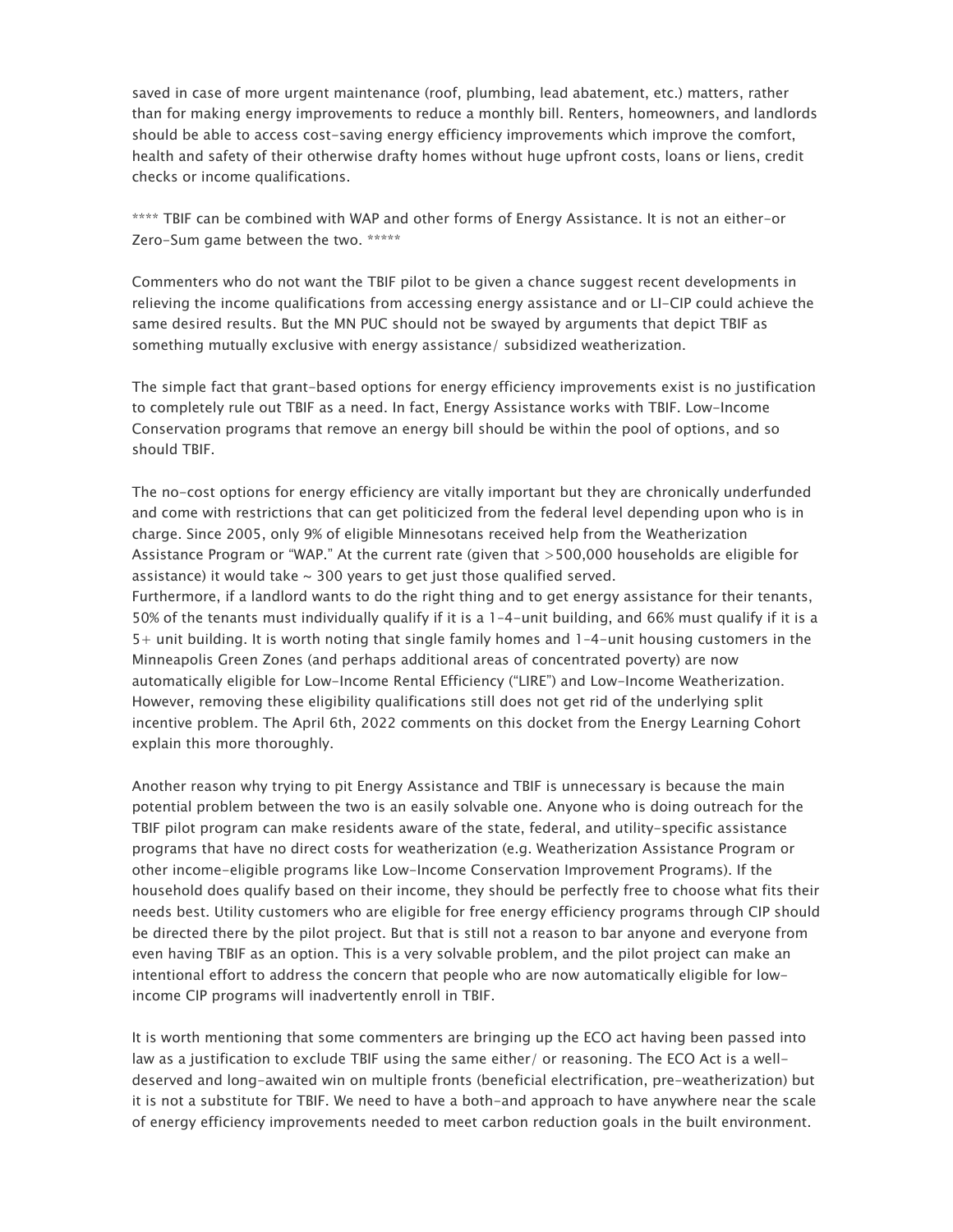Simply making existing programs better funded will not address the root cause that limits access if they require either income-based testing or personal debt. If customers aren't being served by existing CIP programs which leave in place the same up-front cost barriers that TBIF is trying to eliminate, then they will have limited effectiveness no matter how well-funded they are.

\*\*\*\* TBIF would provide an option for customers caught in the middle and why it matters to serve them \*\*\*\*

Not everyone who is above the threshold for income eligibility for energy assistance or WAP has the cash to overcome the up-front cost barrier of having to pay several thousand dollars all at once. Not everyone who is above the threshold for income eligibility for energy assistance or WAP have a good enough credit score to take part in loan-based programs. There are so many utility customers who are caught in the middle who are excluded from deep energy efficiency upgrades and the costsavings they bring due to being neither wealthy enough nor poor enough to access the available help. It is important that the MN PUC be responsive to arguments that it matters to serve people who are caught in this middle. Even though middle-income homeowners can initiate some energy improvements, the up-front cost barriers still impose a limit to the energy savings potential of the improvements. The video Comments from John on Docket 19-524 (Recorded on July 28th, 2020 and shown in a transcribed form on page 30 on the document uploaded for Docket 21-377 on March 28th, 2022) perfectly illustrate this point.

"Personally, I would have used Inclusive Financing to do a deeper home energy retrofit project than I did a few years ago. I had a Home Energy Squad visit and was offered a menu of options with varying paybacks. Having just bought the home, I did not feel comfortable with the up-front costs of the longer payback insulation measures. I was also not sure I would live in the home long enough to recover the costs, something that the design of the Inclusive Financing tariff helps to address. Instead, like many folks I did a few of the lower-cost higher-payback measures. Unfortunately, doing those separately instead of bundled with other options likely means we won't pursue those other measures at all."

To achieve maximum energy savings, multiple energy improvements are bundled together in one package. A middle-income homeowner might be able to bundle some of the options together but won't be able to bundle all options together if the usual up-front cost barriers are still in place. Code red climate emergency (as described in the recent IPCC report) means we need to help customers get the most substantial energy improvements rather than being faced with "Well I could have done more if it weren't for the up-front cost barrier" type missed opportunities.

With CIP programs that leave the up-front cost barrier in place, an entire pool of ratepayers is essentially subsidizing wealthier customers to get rebates. Non-wealthy customers can't access CIP due to up-front cost barriers or inadequate credit scores yet pay into it via utility bills. The status quo is regressive until we have options for everyone.

\*\*\*\*\*\*\* Providers of Loan-Based Energy Efficiency Programs likely have a conflict of interest \*\*\*\*\*\*

To tie in a perhaps more intriguing analogy, a debate over TBIF has a lot in common with the ongoing discourse about health insurance. Having a public option for healthcare is not technically taking private insurance away from everyone altogether who might wish to keep it. However, the private insurers try to frame the debate as if it is because they are very intent on there not being any public option available for people to snap over to. The private insurers are afraid that a public option